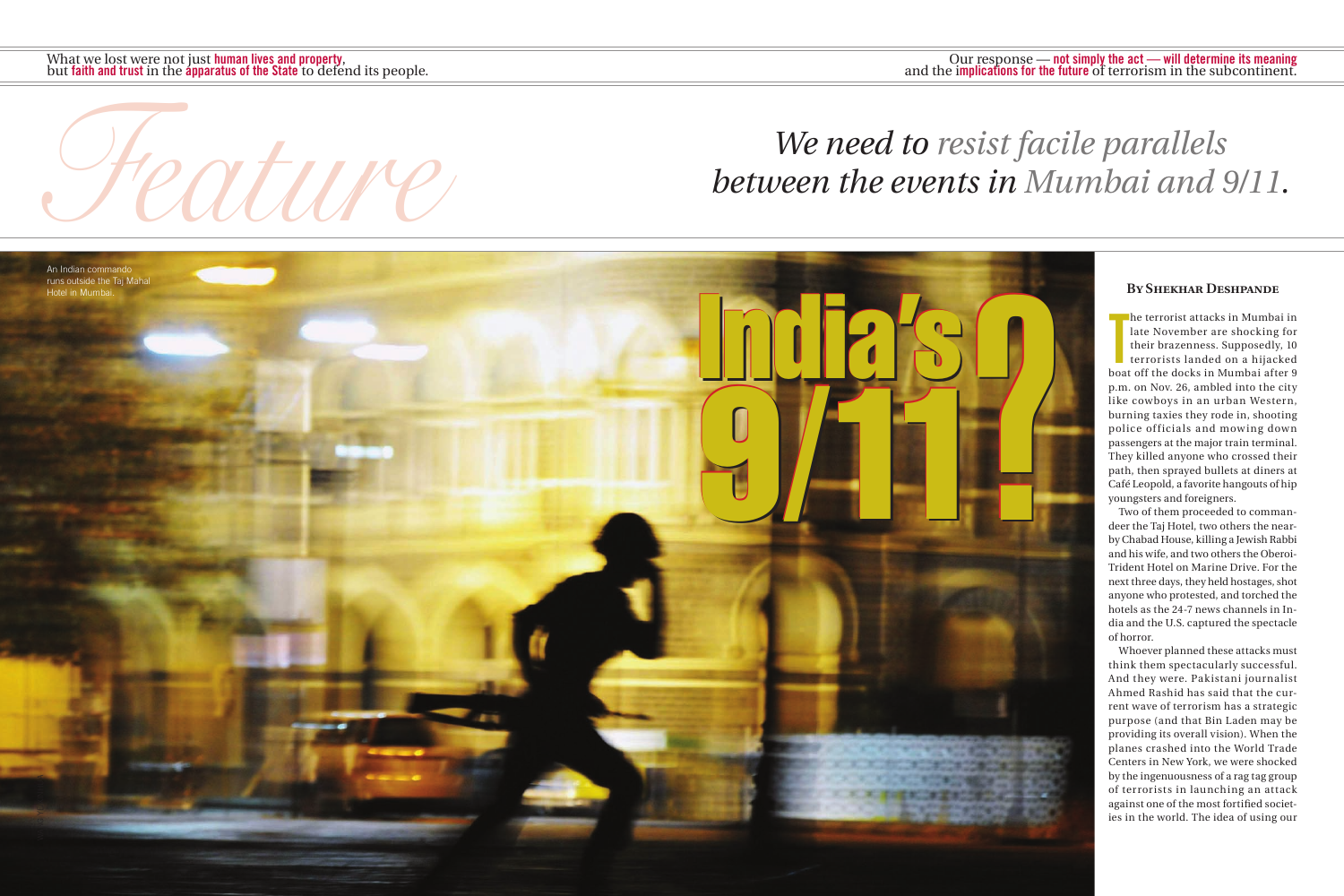#### **TERRORISM** TV footage showed **Indian police running scared** as the terrorists stalked them.

own planes to crash into our buildings was both economical and brilliant in the annals of terrorism. The years since have spawned new novel tools of terror: suicide bombers, cell phone triggers to blow up trains, IED (improvised explosive devices) and firebombing of night clubs. The Mumbai attacks open a new chapter in terrorism.

The planners must have known that the attackers would face little resistance. The chief of Maharashtra's anti terrorism task force, Hemant Karkare, was gunned down, along with his deputies, at the Cama Hospital. Instead of guiding defenses from a control room, he was on the front line. Police lacked even rudimentary weapons as most were armed only with sticks. TV footage showed Indian police running scared as the terrorists stalked them. What could be scarier for a citizen in an open society.

That incalculable harm could be caused in India with simple acts of violence is not surprising. India is a remarkably porous society and one rarely views a neighbor with suspicion. Indeed, it would be impossible to erect public safeguards to protect people in India. But it should not be difficult to launch a defense against an attack, impending or in motion, of this sort. That it could not be done is an integral part of this tragedy.

In the 60 hours that the world was riveted by the ravages of a handful of terrorists, the incompetence of the police, the State, and the intelligence services was laid bare. It was a moment of national shame. What we lost were not just human lives and property, but faith and trust in the apparatus of the State to defend its people.

Make no mistake,mistake; Indians have entered a new era of fear.

### **Terrorism in India**

Violence and terrorism are not new to India. By some estimates, India ranks second only after Iraq in casualties this year from domestic terrorism, assassinations and attacks by foreign terrorists on Indian soil. Religious fundamentalism is the main cause, but extremism not rooted in religion is also responsible for terrorism and killings in India.

The Mumbai attack is different, because now India has been thrust into a new phase of world terror. Mumbai was an experiment the terrorists conducted to test new tactics, with a larger strategic plan to expand terrorism in South Asia. Our response — not simply the act — will determine its meaning and the implications for the future of terrorism in the subcontinent.

The author Christopher Hitchens in *Slate* magazine urged U. S. politicians to avoid "anemic and insipid" statements about the events, observing that "it is human nature to mention any personal connection while offering solidarity," with the people suffering from tragedy. Often these personal connections contribute to the "anemic and insipid" dispositions. Take Suketu Mehta, author of *Maximum City*, a much-celebrated book on Mumbai, for example. Writing in the *New York Times*, just as the events were winding down, Mehta vows: "So, I'm booking flights to Mumbai. I'm going to get a beer at the Leopold, stroll over to the Taj for *samosas* at the Sea Lounge, and watch a Bollywood movie at the Metro. Stimulus doesn't have to be just economic."

Mehta may well feel he has propri-

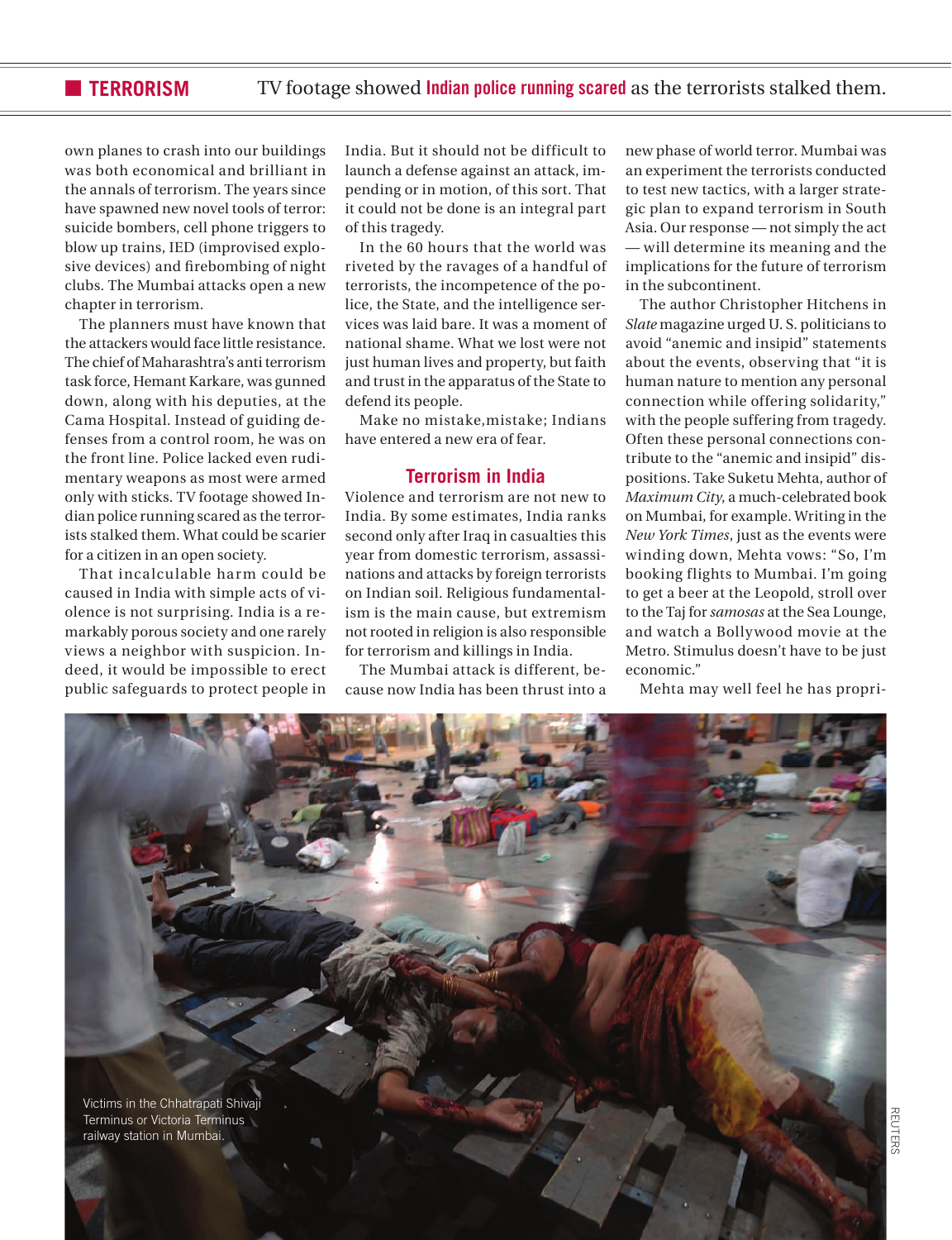#### **n** TERRORISM

etary rights over Mumbai, but consider the self-indulgent indifference he exhibits to the scope of this tragedy. The Taj was just one of the targets in this attack. It was the most visible and most picturesque, but hardly the most tragic (See table). The gunmen killed indiscriminately scores at the Chhatrapati Shivaji Terminal in the late evening hours. Perhaps Mehta's empathy might extend to the hundreds of weary travelers, some with luggage, some with children and elderly, all trying to cope with the erratic schedules of the Indian railways. The carnage at the station was brutal. Not one policeman stepped forward (as we now know from photographer Sebastian D'Souza's account) to stop the terrorists.

#### **Pained Memories**

But for television and armchair columnists, this venue is not romantic enough. The coverage shifted swiftly from the train station and the scores of dead bodies, the spilled blood of the poor, to focus on the Taj. One rationale for the TV coverage could be that the "drama" at the train station was over. But for those providing introspection after the event, this could hardly be an excuse. For *Newsweek*'s Fareed Zakaria, whose family members worked in and lived next to these luxury hotels, the memories revved up only from the Taj. And the shock for Indian expatriates endures only in their memories. For the record, beer at Leopold is not all that expensive, but *samosas* at the Sea Lounge at the Taj are prohibitively so. And if one imagines Mehta also ordering *masala chai* to accompany them, he might consider how far the money would go in helping the families of one of the victims at the train station.

The pattern is repeated by other columnists. Consider Thrity Umrigar, who in *Forbes* waxes nostalgic about Leopold, the Taj hotel and her childhood. She is shocked at how "her" Bombay changed with these attacks. Do the editorial boards of these publications read what they publish? This is not the



first time Mumbai suffered the loss of human life to terrorism. But for those whose childhoods were spent in restaurants like the Sea Lounge, Kandahar and Golden Dragon, this one registered.

That is what we ought to read between the lines.

All loss of human life is tragic and no one is more privileged in death. But the coverage of this attack demonstrates that those with louder symbolic power and more powerful means of expression claim their suffering is always greater than others. The histories of the world are marred by this human folly and we never seem to learn from them. Newspapers in Mumbai are replete with obituaries in memory of the rich and the privileged at these luxury hotels. It is as if the terrorists attacked the sanctity of their memories, not the lives of people

in these locations.

Equally damning is the invocation of India as a place where pluralism and open society thrive. Writing in *Time* and *The Daily Beast*, Shashi Tharoor shares much in common with Gregory David Roberts of *Shantaram* fame. For both, terrorism and violence are not new and there is a sustained and wise call for India to endure. For Tharoor there is the diplomatic language in which to couch nothingness and for Roberts there is a call to buy Indian clothing and listen to Indian music. Noble purposes all, but none speaks of the broader implications of this act and the real fear it stirs in the lives of those who visit and those who live there. The slush sentimentality that floods our minds in the moments after a loss must give way for quiet reflection to deter-